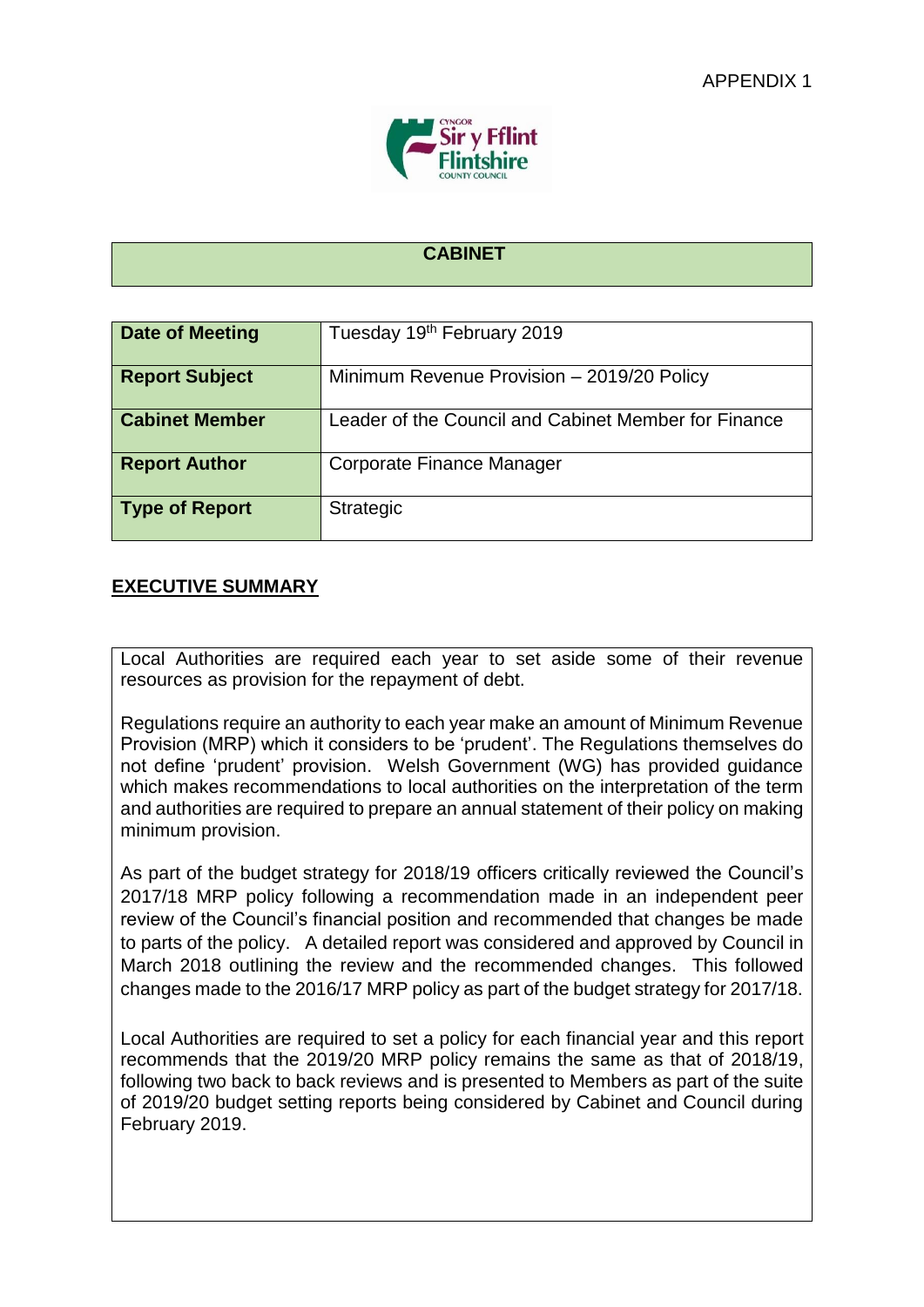|                | <b>RECOMMENDATIONS</b>                                                                                                                                                                                                                                                                                                                                                                                                                                                   |  |
|----------------|--------------------------------------------------------------------------------------------------------------------------------------------------------------------------------------------------------------------------------------------------------------------------------------------------------------------------------------------------------------------------------------------------------------------------------------------------------------------------|--|
| $\mathbf{1}$   | Members approve and recommend to County Council for Council Fund (CF)<br>outstanding debt that:-                                                                                                                                                                                                                                                                                                                                                                         |  |
|                | Option 3 (Asset Life Method) be used for the calculation of the MRP in<br>financial year 2019/20 for the balance of outstanding capital<br>expenditure funded from supported borrowing fixed as at 31 <sup>st</sup> March<br>2017. The calculation will be the 'annuity' method over 49 years.                                                                                                                                                                           |  |
|                | Option 3 (Asset Life Method) be used for the calculation of the MRP in<br>2019/20 for all capital expenditure funded from supported borrowing<br>from 1 <sup>st</sup> April 2016 onwards. The calculation will be the 'annuity'<br>method over an appropriate number of years, dependent on the period<br>of time that the capital expenditure is likely to generate benefits.                                                                                           |  |
|                | Option 3 (Asset Life Method) be used for the calculation of the MRP in<br>2019/20 for all capital expenditure funded from unsupported<br>(prudential) borrowing or credit arrangements. The calculation will be<br>the 'annuity' method over an appropriate number of years, dependent<br>on the period of time that the capital expenditure is likely to generate<br>benefits.                                                                                          |  |
| $\overline{2}$ | That members approve and recommend to the County Council for Housing<br>Revenue Account (HRA) outstanding debt:-                                                                                                                                                                                                                                                                                                                                                         |  |
|                | • Option 2 (Capital Financing Requirement Method) be used for the<br>calculation of the HRA's MRP in 2019/20 for all capital expenditure<br>funded by debt.                                                                                                                                                                                                                                                                                                              |  |
| 3              | Members approve and recommend to County Council that MRP on loans<br>from the Council to NEW Homes to build affordable homes through the<br>Strategic Housing and Regeneration Programme (SHARP) (which qualify<br>as capital expenditure in accounting terms) be as follows:-                                                                                                                                                                                           |  |
|                | No MRP is made during the construction period (of short duration) as<br>$\bullet$<br>the asset has not been brought into use and no benefit is being derived<br>from its use.                                                                                                                                                                                                                                                                                            |  |
|                | Once the assets are brought into use, capital repayments will be made<br>by NEW Homes. The Council's MRP will be equal to the repayments<br>made by NEW Homes. The repayments made by NEW Homes will be<br>classed, in accounting terms, as capital receipts, which can only be<br>used to fund capital expenditure or repay debt. The capital repayment<br>/ capital receipt will be set aside to repay debt, and is the Council's MRP<br>policy for repaying the loan. |  |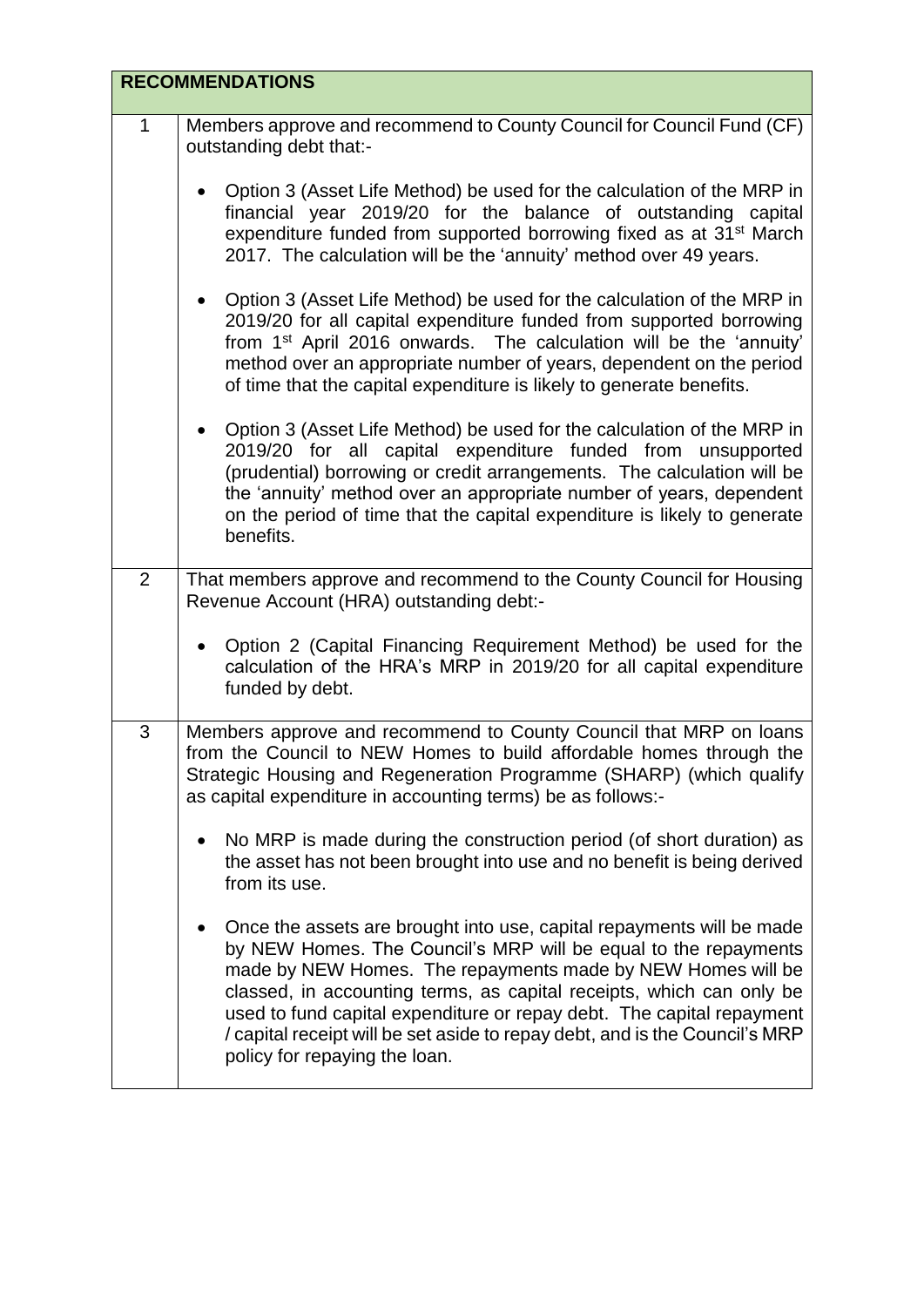| 1.00 | <b>EXPLAINING THE MINIMUM REVENUE PROVISION</b>                                                                                                                                                                                                                                                                                                                                                                                                               |
|------|---------------------------------------------------------------------------------------------------------------------------------------------------------------------------------------------------------------------------------------------------------------------------------------------------------------------------------------------------------------------------------------------------------------------------------------------------------------|
|      | <b>Background to Capital Expenditure and Financing</b>                                                                                                                                                                                                                                                                                                                                                                                                        |
| 1.01 | Capital expenditure is defined as expenditure to acquire, enhance or<br>prolong the useful life of non-current assets, those which have a useful life<br>of more than one year e.g. buildings or infrastructure improvements.                                                                                                                                                                                                                                 |
|      | Capital expenditure is funded from a combination of capital receipts,<br>revenue contributions, specific or general grants and debt in the form of<br>borrowing or other long term financing arrangements such as leasing.                                                                                                                                                                                                                                    |
|      | Borrowing can be either:<br>Supported borrowing - funding is provided by Welsh Government<br>through the Revenue Support Grant to cover the revenue debt<br>financing costs of interest and repayment costs; or<br>Unsupported borrowing (commonly referred to as prudential<br>borrowing) - Councils have the freedom to determine the level of<br>borrowing considered affordable in revenue debt financing costs with<br>no support from Welsh Government. |
| 1.02 | The annual charge to the revenue account for repaying debt is known as<br>the Minimum Revenue Provision (MRP).                                                                                                                                                                                                                                                                                                                                                |
|      | Local Authorities are required each year, under the Capital Finance and<br>Accounting Wales Amendment Regulations 2008, to set aside some of their<br>revenue resources as provision for the repayment of debt.                                                                                                                                                                                                                                               |
|      | Regulation 22 of the 2008 Regulations requires an authority to, make an<br>amount of MRP each year which it considers to be 'prudent', though the<br>Regulations themselves do not define 'prudent' provision.                                                                                                                                                                                                                                                |
|      | Regulation 21(B) of the 2008 Regulations requires local authorities to have<br>regard to guidance issued by Government.                                                                                                                                                                                                                                                                                                                                       |
| 1.03 | The Welsh Government has issued guidance for the setting of MRP policy.<br>It states that the broad aim of prudent provision is to ensure that the debt is<br>repaid over a period that is reasonably commensurate with that over which<br>the capital expenditure provides benefits, or, in the case of borrowing<br>supported by the Welsh Government, reasonably commensurate with the<br>period implicit in the determination of that grant.              |
|      | The WG guidance provides 4 options for making 'prudent provision'<br>outlined below but states in its informal commentary that;-                                                                                                                                                                                                                                                                                                                              |
|      | 'The options are those likely to be most relevant for the majority of<br>authorities but other approaches are not meant to be ruled out, provided<br>they are fully consistent with the statutory duty to make prudent revenue<br>provision. Authorities must always have regard to the guidance, but having                                                                                                                                                  |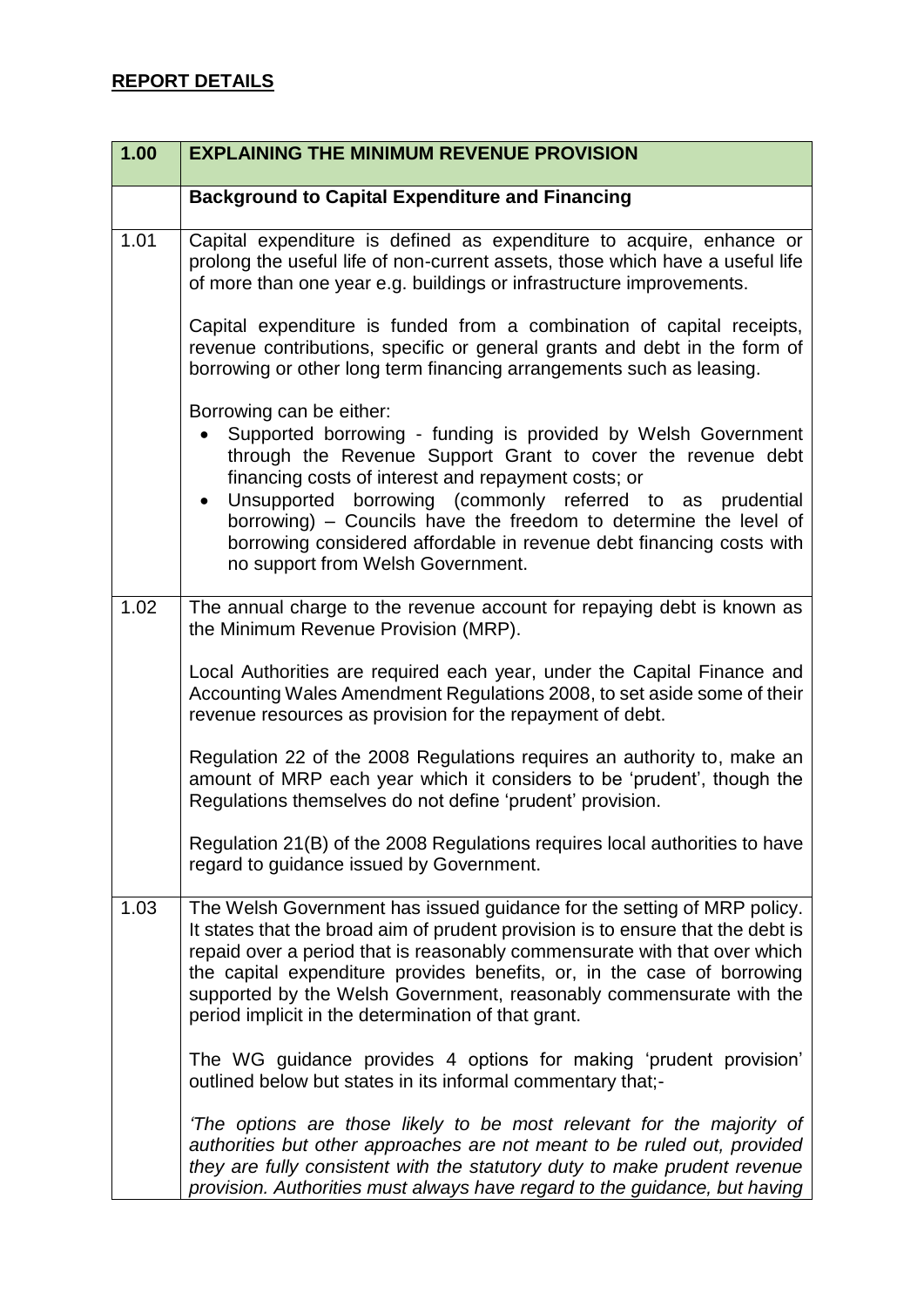|      | done so, may in some cases consider that a more individually designed<br>MRP approach is justified.                                                                                                                                                                                                                                                                                                 |
|------|-----------------------------------------------------------------------------------------------------------------------------------------------------------------------------------------------------------------------------------------------------------------------------------------------------------------------------------------------------------------------------------------------------|
|      | The decision on what is prudent is for the Authority and it is not for the Welsh<br>Government to say in particular cases whether any proposed arrangement<br>is consistent with the statutory duty.'                                                                                                                                                                                               |
| 1.04 | In a recent letter to all Local Authorities the Auditor General for Wales<br>concurred that it is for each authority to determine what a 'prudent' policy<br>is.                                                                                                                                                                                                                                    |
|      | <b>Options for Prudent Provision within WG Guidance</b>                                                                                                                                                                                                                                                                                                                                             |
| 1.05 | Option 1 - Regulatory Method                                                                                                                                                                                                                                                                                                                                                                        |
|      | For capital expenditure funded from supported borrowing which is<br>supported through funding in the Revenue Support Grant (RSG), authorities<br>may continue to use the formula specified in the Local Authorities (Capital<br>Finance and Accounting) (Wales) Regulations 2003 (the regulations which<br>preceded the 2008 Regulations).                                                          |
|      | Under this method the outstanding capital expenditure (known as the<br>Capital Financing Requirement CFR) funded from supported borrowing less<br>Adjustment A is written down annually by 4% on a reducing balance basis.<br>Adjustment A is a commutation adjustment, a fixed value determined by<br>changes to statutory regulations referred to above (which all Welsh<br>Council's will have). |
|      | The method implies that borrowing will be repaid over a 25 year period (in<br>that 100% / 4% = 25), however as the calculation applies the 4% to the<br>reducing balance it takes much more than 25 years to fully repay the<br>borrowing.                                                                                                                                                          |
|      | The method is commensurate with the methodology used in the Revenue<br>Support Grant to allocate revenue funding from WG to finance debt, as it<br>also uses the 4% reducing balance method on notional outstanding debt.                                                                                                                                                                           |
| 1.06 | Option 2 - Capital Financing Requirement Method                                                                                                                                                                                                                                                                                                                                                     |
|      | The same as Option 1 without adjusting for Adjustment A, which results in<br>a higher charge.                                                                                                                                                                                                                                                                                                       |
| 1.07 | Option 3 - Asset Life Method                                                                                                                                                                                                                                                                                                                                                                        |
|      | Provision is made over the estimated life of the asset for which debt is<br>undertaken.                                                                                                                                                                                                                                                                                                             |
|      | This can be calculated using the 'straight line' method or the 'annuity'<br>To illustrate the difference, as an example an asset which is<br>method.<br>purchased at a cost of £4m which has an estimated useful life of 50 years;-                                                                                                                                                                 |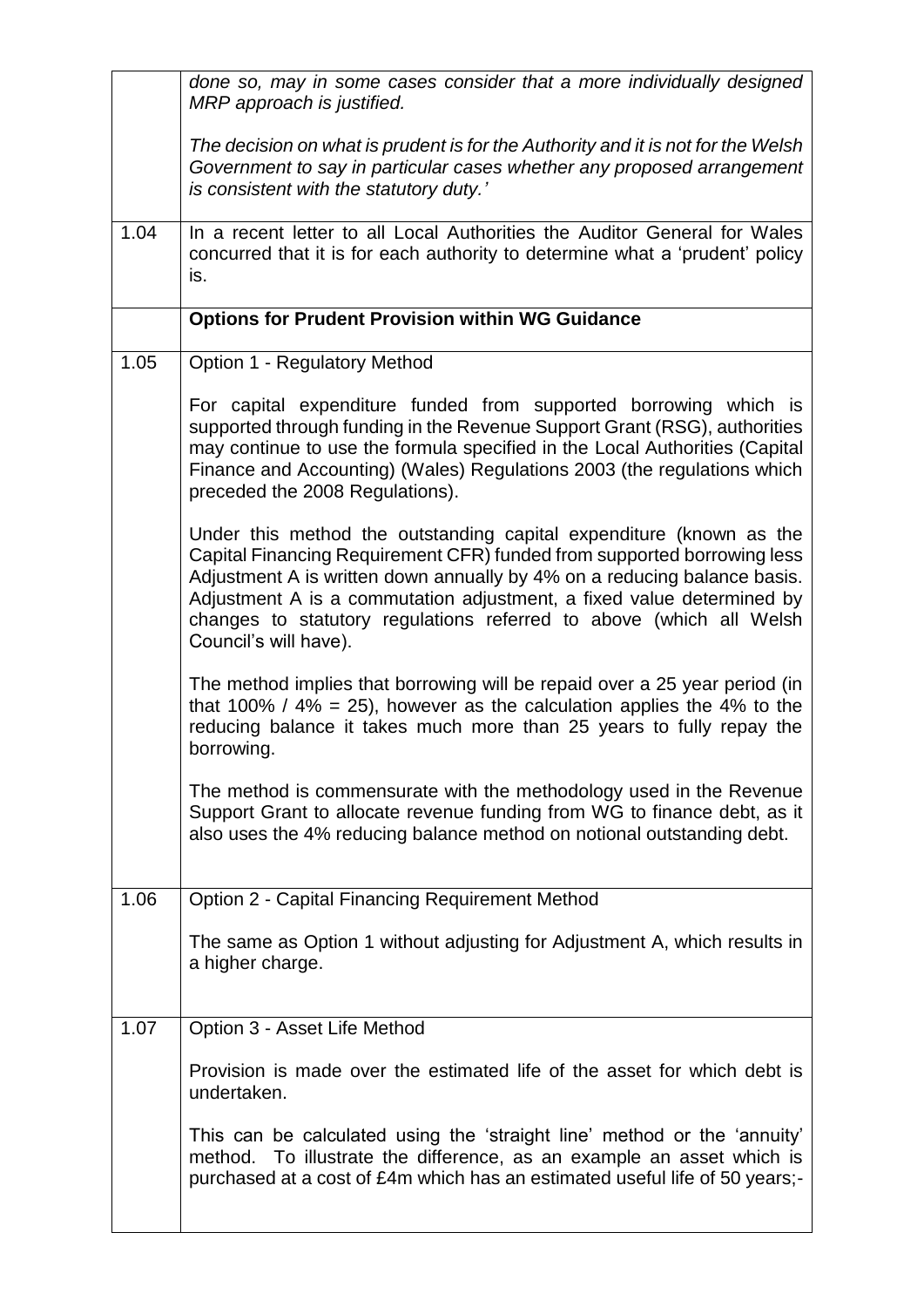|      | Straight line method - equal annual MRP charge<br>£4m / 50 years = £0.080m                                                                                                                                                                                                                                                                                      |
|------|-----------------------------------------------------------------------------------------------------------------------------------------------------------------------------------------------------------------------------------------------------------------------------------------------------------------------------------------------------------------|
|      | Annuity or inflation method – annual MRP charge that takes the time<br>$\bullet$<br>value of money in the form of inflation into consideration<br>Year $1 = £0.047m$<br>Year $2 = £0.048m$<br>Year $3 = £0.049m$<br>Year $4 = £0.050m$<br>Year $5 = £0.051m$                                                                                                    |
|      | Year $50 = £0.125m$                                                                                                                                                                                                                                                                                                                                             |
| 1.08 | Option 4 - Depreciation Method                                                                                                                                                                                                                                                                                                                                  |
|      | Alternatively, provision is made in accordance with the standard rules for<br>depreciation accounting. The method is similar to option 3 above                                                                                                                                                                                                                  |
| 1.09 | Welsh Government guidance requires that either option 3 or 4 be used for<br>all capital expenditure which is to be financed by unsupported borrowing or<br>other long term liabilities. Options 1 and 2 are not permitted for this use.                                                                                                                         |
|      | <b>Housing Revenue Account (HRA)</b>                                                                                                                                                                                                                                                                                                                            |
| 1.10 | Following the introduction of self-financing for the HRA and the voluntary<br>exit from the negative subsidy system on 31 <sup>st</sup> March, 2015, from 1 <sup>st</sup> April<br>2015 the options to calculate the HRA MRP is now similar to the Council<br>Fund as set out above, with the following modifications:                                          |
|      | Options 1 and 2 - the percentage is 4% for the Council Fund and 2%<br>for the HRA; and                                                                                                                                                                                                                                                                          |
|      | Options 1 and 2 can be used in relation to capital expenditure incurred<br>before 1 <sup>st</sup> April 2021. After that date only Options 3 and 4 may be used.                                                                                                                                                                                                 |
| 1.11 | The Council approved loans to its wholly owned subsidiary NEW Homes for<br>the purpose of building affordable homes. The loans qualify as capital<br>expenditure and therefore need to be part of the MRP policy. At its meeting<br>on 14th June 2016 the Council approved the MRP calculation for loans to<br>NEW Homes as outlined in recommendation 3 above. |
|      | <b>Practical Considerations</b>                                                                                                                                                                                                                                                                                                                                 |
| 1.12 | The useful life of an asset will vary depending on the class of asset<br>concerned; a vehicle or ICT equipment may be financed over 5 years<br>whereas a new school over 50 years. Judgements about the useful life will                                                                                                                                        |
|      | need to be made on an individual basis as expenditure is incurred.                                                                                                                                                                                                                                                                                              |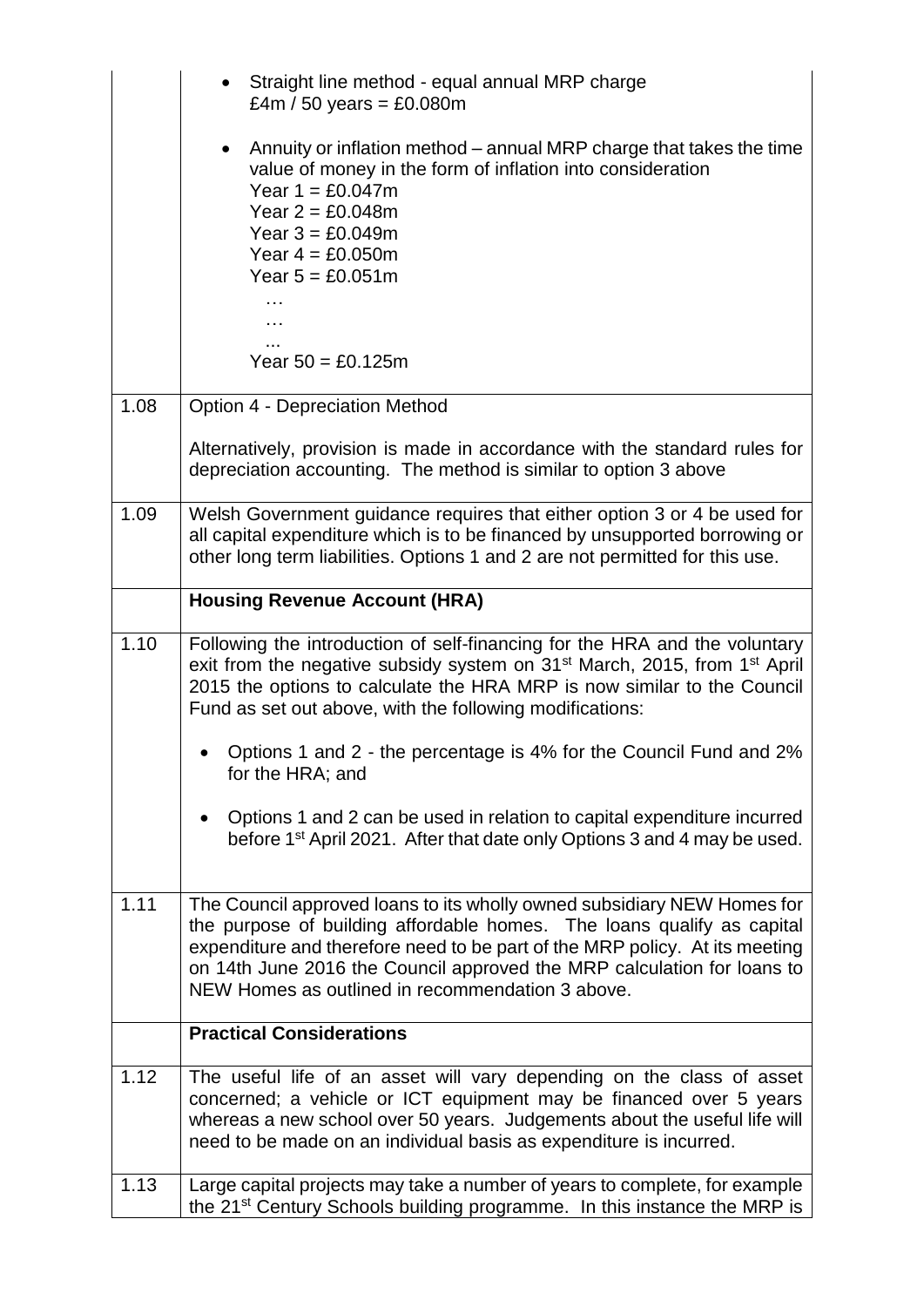|      | incurred in the year after the asset has become operational, rather than<br>during the construction phase.                                                                                                                                                                                                                                                                                                                                                                                                                                                                                                                                                                                                                                                      |
|------|-----------------------------------------------------------------------------------------------------------------------------------------------------------------------------------------------------------------------------------------------------------------------------------------------------------------------------------------------------------------------------------------------------------------------------------------------------------------------------------------------------------------------------------------------------------------------------------------------------------------------------------------------------------------------------------------------------------------------------------------------------------------|
| 1.14 | It is important to note that the capital financing position on outstanding<br>capital expenditure (the Capital Financing Requirement) and the Council's<br>level of external borrowing are not the same.                                                                                                                                                                                                                                                                                                                                                                                                                                                                                                                                                        |
|      | Regulations stipulate that the Council can only borrow for capital purposes.<br>However in day to day cash management, no distinction can be made<br>between revenue cash and capital cash. External debt arises as a<br>consequence of all the financial transactions of the Council and not simply<br>those arising from capital spending. (Though checks are in place to ensure<br>the Council does not borrow in the medium to long term for revenue<br>purposes, as referred to in the Capital Strategy report included elsewhere<br>on the agenda).                                                                                                                                                                                                       |
|      | In practice the Council is under borrowed, this arises when the level of<br>external borrowing is below the capital financing position on outstanding<br>capital expenditure. The Council through its treasury management<br>processes makes use of available cash arising from reserves etc. to fund<br>capital expenditure and has 'internally' borrowed to an extent. This cash<br>would otherwise have been invested at very low rates of return. External<br>borrowing would also be that much more, at higher borrowing interest rates<br>than any returns on cash invested. Such activities are considered best<br>practice and are done so in accordance with the Council's Treasury<br>Management Policy Statement, Strategy, Schedules and Practices. |
| 1.15 | The MRP annual charge to the revenue account is based on the Capital<br>Financing Requirement (the outstanding capital expenditure). It is not the<br>same as the cash repayment of external borrowing.                                                                                                                                                                                                                                                                                                                                                                                                                                                                                                                                                         |
|      | The simplified example below illustrates the difference:<br>Assume a 10 year maturity loan of £15m is taken out to fund capital<br>expenditure of £15m on an asset with a life of 20 years.                                                                                                                                                                                                                                                                                                                                                                                                                                                                                                                                                                     |
|      | The annual MRP charge to the revenue account on straight line asset life<br>basis is £15m / 20 years = £0.750m.                                                                                                                                                                                                                                                                                                                                                                                                                                                                                                                                                                                                                                                 |
|      | At year 10, the loan is repaid from cash on the balance sheet at £15m, but<br>only £0.750m $x$ 10 = £7.5m has been charged through the Council's<br>revenue account. A decision would need to be made, either to take out<br>another 10 year loan, or fund from internal cash resources for that 10 year<br>period, dependent on the Council's position at that time. MRP would<br>continue to be made at £0.750m per annum regardless of the treasury<br>decision made.                                                                                                                                                                                                                                                                                        |

| 2.00 | <b>RESOURCE IMPLICATIONS</b>                                                                                                       |
|------|------------------------------------------------------------------------------------------------------------------------------------|
| 2.01 | The 2019/20 Council Fund and HRA budgets provide for the MRP charges<br>in accordance with the calculations set out in the report. |
| 2.02 | There are no other resource implications as a direct result of this report.                                                        |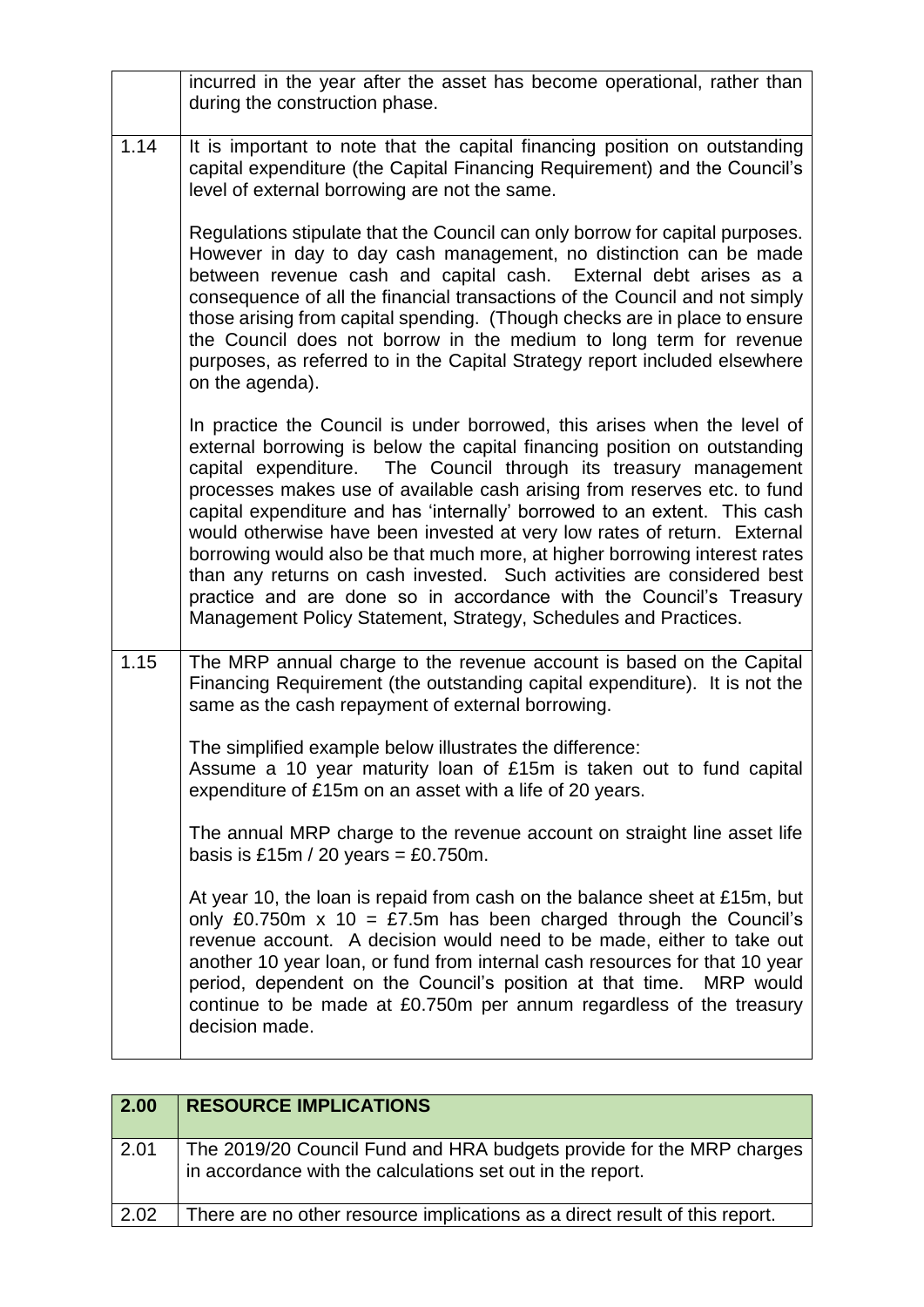| 3.00 | <b>CONSULTATIONS REQUIRED / CARRIED OUT</b>                                                                                                                                                                                                                  |
|------|--------------------------------------------------------------------------------------------------------------------------------------------------------------------------------------------------------------------------------------------------------------|
| 3.01 | In changing the Council's MRP policy during 2017/18 detailed discussions<br>took place with the Council's treasury management advisors, senior internal<br>officers and key Cabinet members.<br>Wales Audit Office were also consulted as external auditors. |
| 3.02 | The revised MRP policy was considered by Council as part of setting the<br>2018/19 budget in March 2018.                                                                                                                                                     |

| 4.00 | <b>RISK MANAGEMENT</b>                                                                                                                                                                                                                                                                                                                                                   |
|------|--------------------------------------------------------------------------------------------------------------------------------------------------------------------------------------------------------------------------------------------------------------------------------------------------------------------------------------------------------------------------|
| 4.01 | The impacts of an MRP policy has long term effects that cannot be readily<br>undone and therefore carries a significant amount of associated risk for<br>future generations.                                                                                                                                                                                             |
|      | The Well-being of Future Generations (Wales) Act 2015, when fully enacted,<br>will put in place a requirement to;                                                                                                                                                                                                                                                        |
|      | "act in a manner which seeks to ensure that the needs of the present are<br>met without compromising the ability of future generations to meet their own<br>needs".                                                                                                                                                                                                      |
|      | It also requires that authorities take account of, amongst other things;                                                                                                                                                                                                                                                                                                 |
|      | "the importance of balancing short term needs with the need to safeguard<br>the ability to meet long term needs".                                                                                                                                                                                                                                                        |
|      | The MRP policy ensures that costs are spread equally in real terms amongst<br>the tax and rent payers benefiting from the capital expenditure. This is not<br>considered as compromising the ability of future generations to meet their<br>own needs merely that future generations pay for assets from which they<br>benefit from using equally to current tax payers. |

| 5.00 | <b>APPENDICES</b> |
|------|-------------------|
| 5.01 | None              |

| 6.00 | LIST OF ACCESSIBLE BACKGROUND DOCUMENTS                                                                  |
|------|----------------------------------------------------------------------------------------------------------|
| 6.01 | Council Fund Budget 2018/19 report to Council 1 <sup>st</sup> March 2018                                 |
|      | <b>Contact Officer:</b> Liz Thomas – Finance Manager, Technical Accountancy<br>Telephone: (01352) 702289 |
|      | <b>E-mail: liz.thomas@flintshire.gov.uk</b>                                                              |